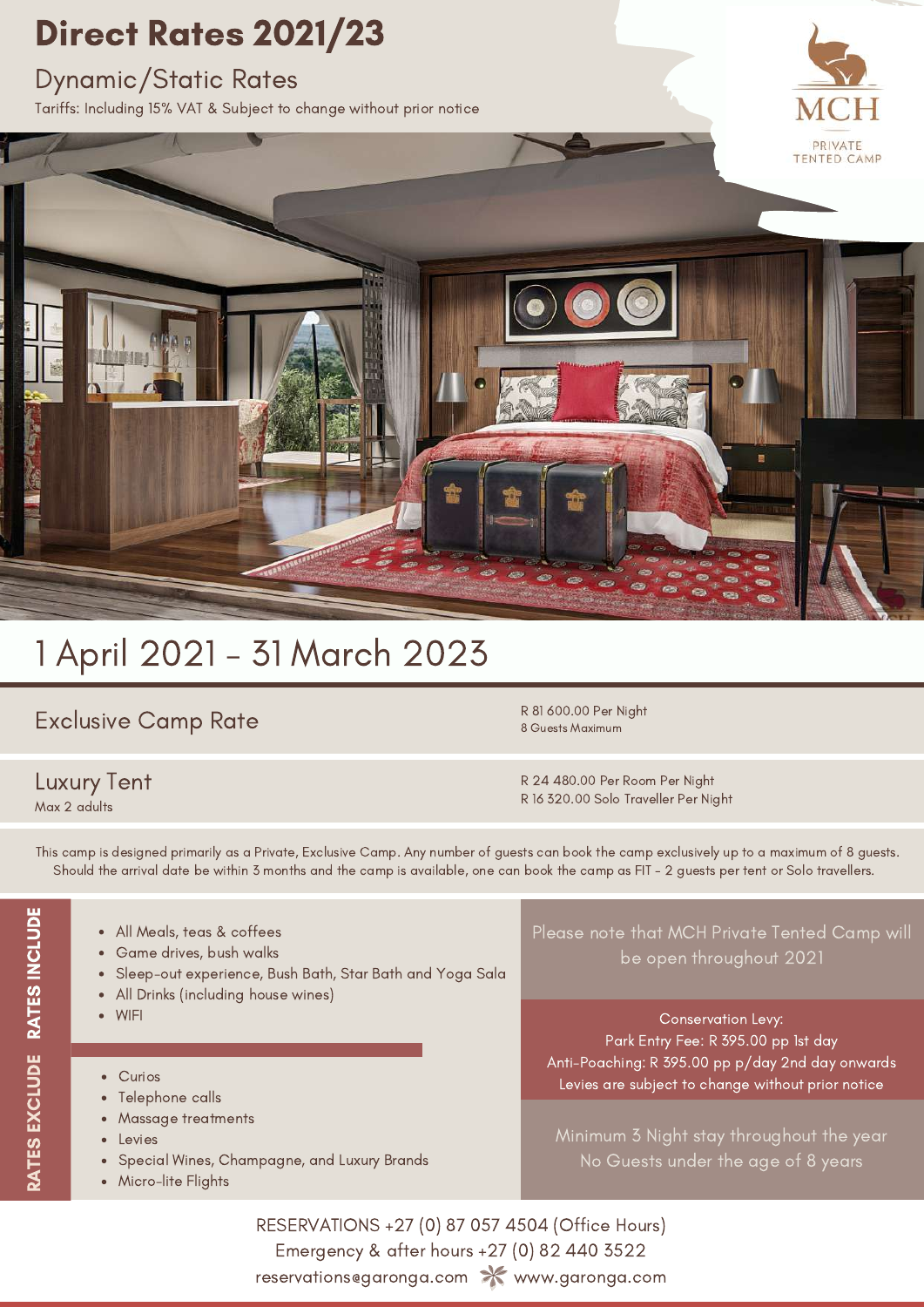# Packages



- Ministers fee (includes all legal documents, licenses, and communications with the bridal couple before and after the ceremony)
- Unabridged marriage certificate and/or Apostille
- Single tier wedding cake
- Ironing of wedding outfits A rustic bouquet of wild flowers
- A bottle of champagne
- A 45 minute's massage each for the bride & groom
- A private dinner on the wedding night
- Decorated setting for your wedding ceremony
- A decorated open air safari vehicle for the transfers to and from the wedding ceremony
- Return road transfers for the bride & groom from local airports (Hoedspruit)

### Honeymoon

- One 45 minute massage each
- A complimentary bottle of champagne (375ml) on arrival
- Complimentary return transfers (if required) to Hoedspruit
- 1 x Private Game Drive during their stay based on a minimum of 4 night stay if available
- Upgrade to Hambleden Suite if available during their stay
- If staying only 2 nights, then all of the above is included except the complimentary return transfers to Hoedspruit.

### Extended Stays

#### Stay 9 nights and only pay for 7 nights

- Complimentary return transfers (if required) to Hoedspruit
- Two nights complimentary accommodation
- Commission can only be deducted from the full paying nights

### Stay 5 nights and only pay for 4 nights

- 50% off road return transfers (if required) to Hoedspruit
- One night complimentary accommodation
- Commission can only be deducted from the full paying nights

### Road Transfers

- From Hoedspruit to Garonga: R 1 100.00 per person one way
- From Hoedspruit to Garonga: R 1 960.00 per person return
- 75 minutes each way
- From KMIA/Nelspruit to Garonga: Rates on Request
- These rates are subject to change without prior notice
- Transfers are complimentary for children between 6 and 16 Years old

### Air Charters

- All below rates are upon Request
- From Hoedspruit to Garonga
- From KMIA/Nelspruit to Garonga
- From Garonga to Sabi Sands
- From Garonga to Timbavati/Klaserie
- From Johannesburg to Garonga

Rates could differ due to fuel levies and taxes that may be added after date of rates released. Rates are subject to change without prior notice, as these services are booked through 3rd party suppliers. Landing fee: R250.00 per plane.

### Weddings R 16 275.00 Nett

Photographer/Flowers/Choir/Dancers

On Request

- Terms & Conditions for Weddings
- The wedding package is valid year round and is based on a minimum three night stay
- Subject to availability and rate change
- Rate is nett and non-commissionable





### Massage

Treatment Costs Massage Treatments can be booked on arrival at the camp. Rates on Request

RESERVATIONS +27 (0) 87 057 4504 (Office Hours) Emergency & after hours +27 (0) 82 440 3522 reservations@garonga.com X www.garonga.com